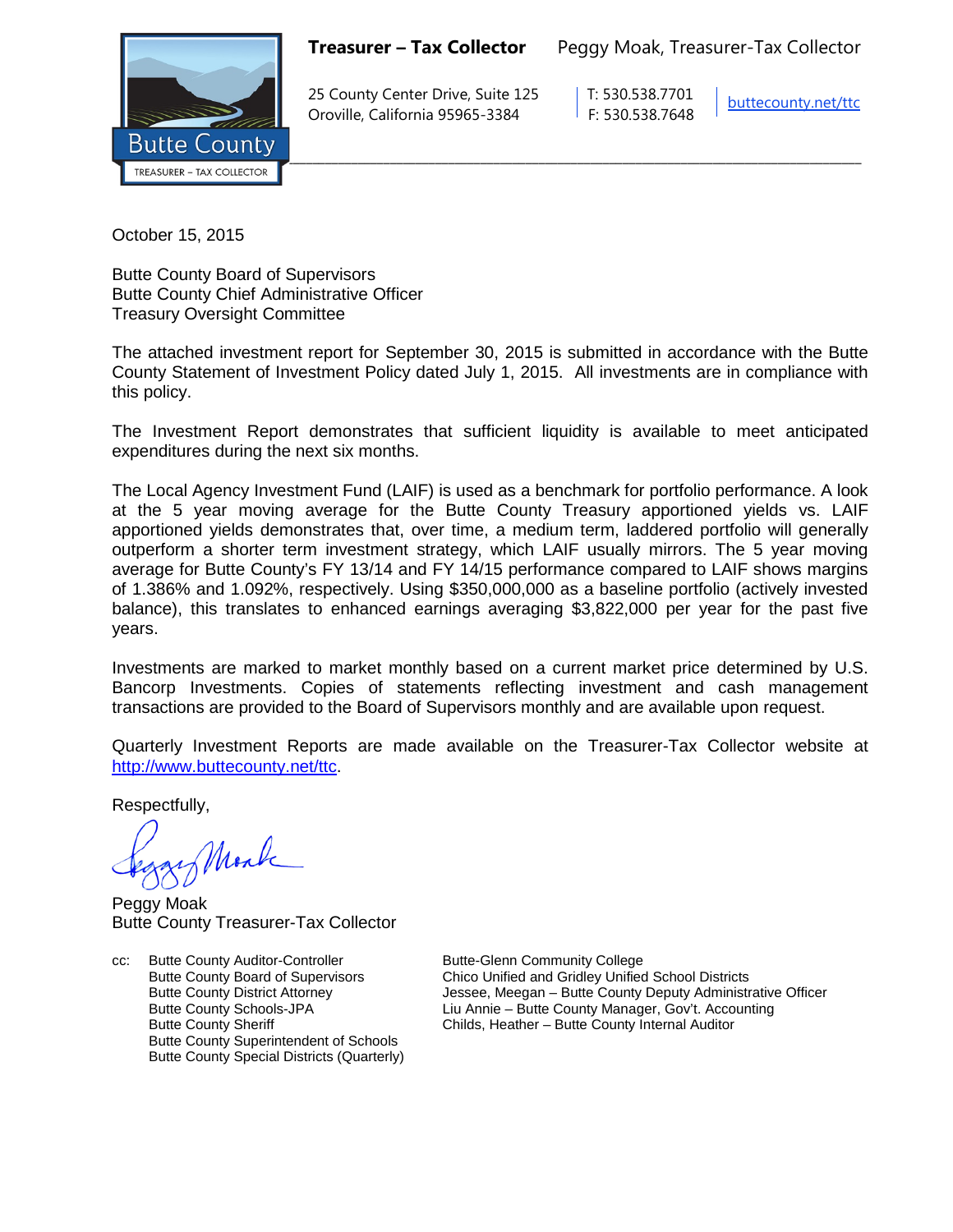

**September 30, 2015**

|                                                                                                                                                                    | <b>YIELD TO</b> | <b>WEIGHTED AVERAGE</b>                |                  |                   |                     |  |  |  |  |
|--------------------------------------------------------------------------------------------------------------------------------------------------------------------|-----------------|----------------------------------------|------------------|-------------------|---------------------|--|--|--|--|
| <b>ACTIVELY MANAGED PORTFOLIO:</b>                                                                                                                                 | <b>MATURITY</b> | <b>MATURITY (DAYS)*</b>                | <b>PAR VALUE</b> | <b>FAIR VALUE</b> | <b>COST CARRIED</b> |  |  |  |  |
| <b>LOCAL AGENCY INVESTMENT FUND (LAIF)</b>                                                                                                                         | 0.337%          | 1                                      | 45,030,814.87    | 45,030,814.87     | 45,030,814.87       |  |  |  |  |
| <b>CALTRUST SHORT TERM</b>                                                                                                                                         | 0.535%          | 1                                      | 4,524.32         | 4,524.32          | 4,522.40            |  |  |  |  |
| <b>BANK MONEY MARKET (COLLATERALIZED)</b>                                                                                                                          | 0.200%          | 1                                      | 5,469,662.84     | 5,469,662.84      | 5,469,662.84        |  |  |  |  |
| <b>U.S. TREASURY NOTES**</b>                                                                                                                                       | 1.407%          | 1,672                                  | 9,000,000.00     | 9,050,963.00      | 9,009,250.02        |  |  |  |  |
| <b>MUNICIPAL BONDS**</b>                                                                                                                                           | 1.736%          | 1,376                                  | 23,000,000.00    | 23,246,190.00     | 23,085,871.18       |  |  |  |  |
| <b>CORPORATE NOTES**</b>                                                                                                                                           | 1.313%          | 982                                    | 41,825,000.00    | 42,215,222.38     | 42,273,799.04       |  |  |  |  |
| <b>NEGOTIABLE CDS**</b>                                                                                                                                            | 1.731%          | 1,059                                  | 3,500,000.00     | 3,506,426.46      | 3,498,750.00        |  |  |  |  |
| CERTIFICATES OF DEPOSIT (COLLATERALIZED)                                                                                                                           | 1.100%          | 572                                    | 500,000.00       | 500,000.00        | 500,000.00          |  |  |  |  |
| <b>FEDERAL AGENCY NOTES**</b>                                                                                                                                      | 1.248%          | 1,113                                  | 244,968,230.77   | 246,197,400.91    | 245,093,799.76      |  |  |  |  |
| <b>TOTAL ACTIVELY MANAGED PORTFOLIO:</b>                                                                                                                           | 1.169%          | 976                                    | 373,298,232.80   | 375,221,204.78    | 373,966,470.11      |  |  |  |  |
| <b>INVESTMENT OF NOTE/BOND PROCEEDS AND OPERATING CASH</b><br><b>SCHOOL BOND PROCEEDS</b> (see page 2 for details)<br>6,130,857.75<br>6,130,857.75<br>6,130,857.75 |                 |                                        |                  |                   |                     |  |  |  |  |
| <b>OPERATING ACCOUNTS</b>                                                                                                                                          |                 |                                        |                  |                   |                     |  |  |  |  |
| <b>U.S. BANK CHECKING ACCOUNT DEPOSITS</b>                                                                                                                         |                 |                                        | 22,838,790.58    | 22,838,790.58     | 22,838,790.58       |  |  |  |  |
| <b>OPERATING CASH</b>                                                                                                                                              |                 |                                        | 39,066.97        | 39,066.97         | 39,066.97           |  |  |  |  |
| <b>OTHER</b>                                                                                                                                                       |                 |                                        | 0.00             | 0.00              | 0.00                |  |  |  |  |
| <b>TOTAL TREASURER'S FUND LEDGER BALANCE:</b>                                                                                                                      |                 | 402,306,948.10                         | 404,229,920.08   | 402,975,185.41    |                     |  |  |  |  |
| <b>INVESTMENTS UNDER MANAGEMENT OF TRUSTEES</b> (see page 3 for details)                                                                                           |                 | 4,284,883.03                           | 4,316,870.83     | 4,317,950.98      |                     |  |  |  |  |
|                                                                                                                                                                    |                 |                                        | <b>PAR VALUE</b> | <b>FAIR VALUE</b> | <b>COST CARRIED</b> |  |  |  |  |
| <b>TOTAL CASH AND INVESTMENTS:</b>                                                                                                                                 |                 |                                        | 406,591,831.13   | 408,546,790.91    | 407,293,136.39      |  |  |  |  |
|                                                                                                                                                                    |                 | <b>SIX MONTH LIQUIDITY PROJECTIONS</b> |                  |                   |                     |  |  |  |  |
|                                                                                                                                                                    |                 |                                        |                  |                   |                     |  |  |  |  |

| Estimated Cash Receipts for Next Six Months                                      | 486, 127, 292          |
|----------------------------------------------------------------------------------|------------------------|
| <b>Estimated Disbursements for Next Six Months</b>                               | -449.297.572           |
| Estimated Net Cash Flow for Next Six Months***                                   | 36,829,720 (A1)        |
| <b>Prudent Reserve</b>                                                           | $-30,000,000$ (A2)     |
| <b>Securities Maturing</b>                                                       | $6,650,000$ (B)        |
| Local Agency Investment Fund / Cal Trust / MMF                                   | 50,505,000 (C)         |
| <b>Total Liquidity for Next Six Months</b>                                       | 63,984,720 (A1+A2+B+C) |
| Estimated Cash Available for Long Term Investment                                | $-30,000,000$          |
| Remaining Available Liquidity                                                    | 33.984.720             |
| Total Par Value of actively managed investments maturing in less than 12 months: | 67,655,002             |
| Total Par Value of actively managed investments maturing in more than 12 months: | 305,643,231            |

\* Actual Weighted Average Maturity will be shorter, and actual dollar amount of investments maturing in less than 12 months will be higher than stated, due to call features on investments.

\*\* See page 5 for detailed list of investments.

\*\*\* Includes TRAN (Tax and Revenue Anticipation Notes) receipts and disbursements, if applicable.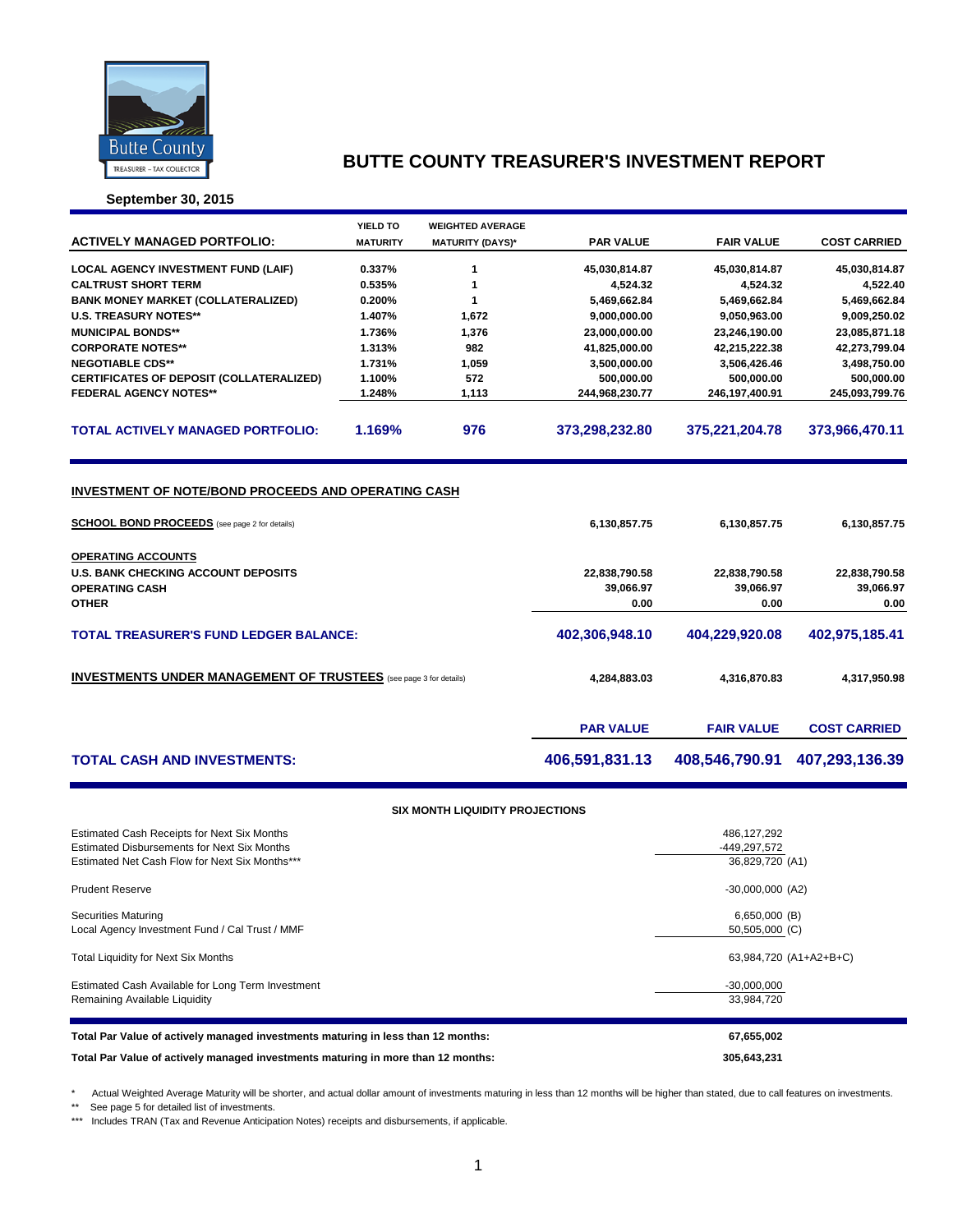### **INVESTMENT OF SCHOOL BOND PROCEEDS**

**September 30, 2015**

| <b>BOND/NOTE DESCRIPTION</b>                       | <b>INVESTMENT</b><br><b>TYPE</b> | <b>MATURITY</b><br><b>DATE</b> | <b>DESCRIPTION</b> | <b>ANNUAL</b><br>YIELD* | <b>PAR</b><br><b>VALUE</b> | <b>FAIR</b><br><b>VALUE</b> | <b>COST</b><br><b>CARRIED</b> |
|----------------------------------------------------|----------------------------------|--------------------------------|--------------------|-------------------------|----------------------------|-----------------------------|-------------------------------|
| <b>BONDS - LOCAL AGENCY INVESTMENT FUND (LAIF)</b> |                                  |                                |                    |                         |                            |                             |                               |
| <b>Chico Unified Measure E Series A</b>            | LAIF                             |                                |                    | 0.337%                  | 6,130,857.75               | 6,130,857.75                | 6,130,857.75                  |
|                                                    |                                  |                                |                    |                         | <b>PAR</b><br><b>VALUE</b> | <b>FAIR</b><br><b>VALUE</b> | <b>COST</b><br><b>CARRIED</b> |
| <b>GRAND TOTAL</b>                                 |                                  |                                |                    |                         | 6,130,857.75               | 6,130,857.75                | 6,130,857.75                  |

\* Yields quoted above are a snapshot per investment type. Actual yields earned on school bonds are calculated by the Treasurer's office and are a composite of investment earnings less Treasury costs.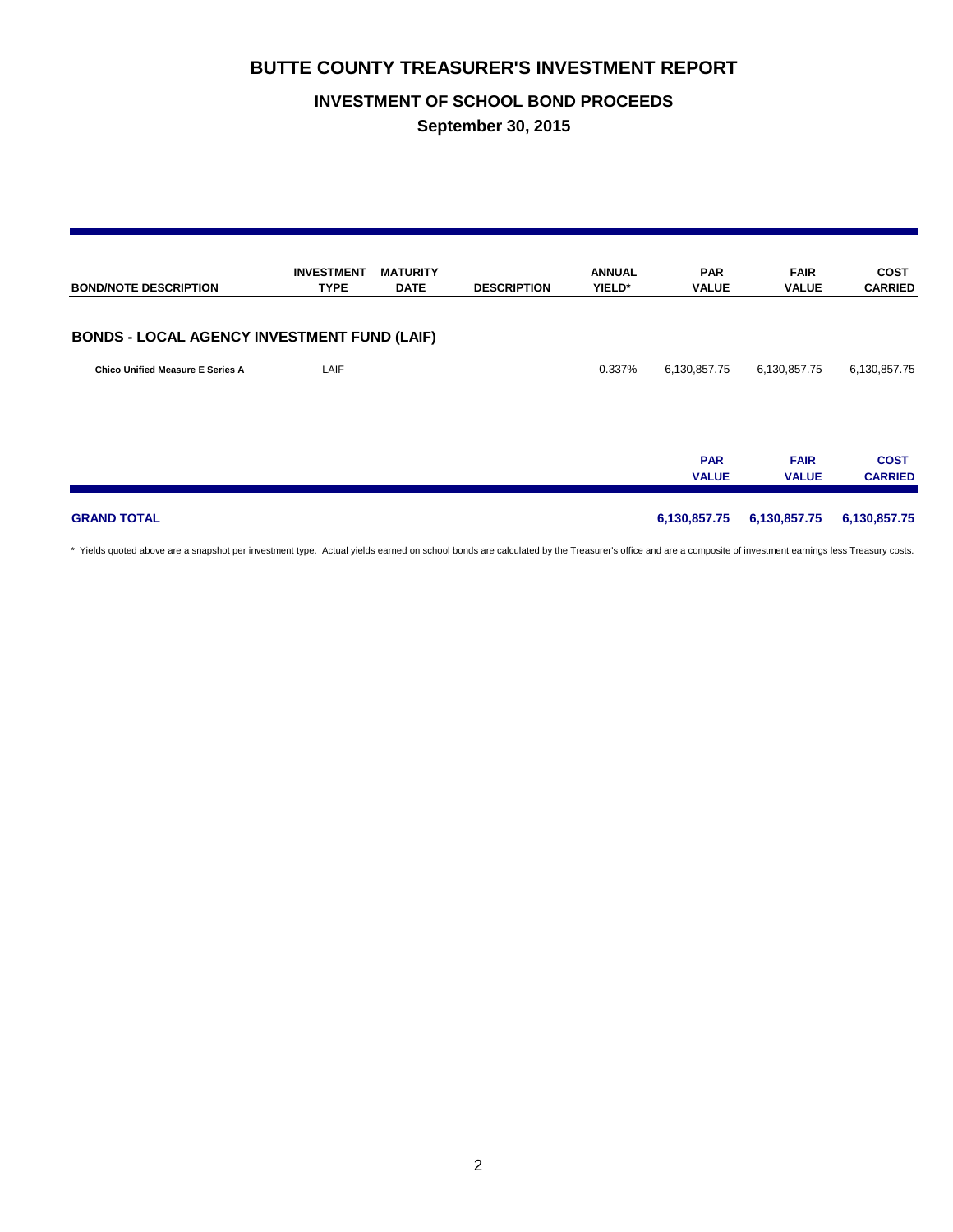**DEPOSITS AND INVESTMENTS UNDER MANAGEMENT OF TRUSTEES/FISCAL AGENTS**

**September 30, 2015**

|                                                                                                                                                                                                              | <b>INVESTMENT</b>                                                                           | <b>MATURITY</b> |                                                                                                        | <b>ANNUAL</b>                        | <b>PAR</b>                                                    | <b>FAIR</b>                                                   | <b>COST</b>                                                   |
|--------------------------------------------------------------------------------------------------------------------------------------------------------------------------------------------------------------|---------------------------------------------------------------------------------------------|-----------------|--------------------------------------------------------------------------------------------------------|--------------------------------------|---------------------------------------------------------------|---------------------------------------------------------------|---------------------------------------------------------------|
| <b>FINANCING PROGRAM</b>                                                                                                                                                                                     | <b>TYPE</b>                                                                                 | <b>DATE</b>     | <b>DESCRIPTION</b>                                                                                     | <b>YIELD</b>                         | <b>VALUE</b>                                                  | <b>VALUE</b>                                                  | <b>CARRIED</b>                                                |
|                                                                                                                                                                                                              |                                                                                             |                 |                                                                                                        |                                      |                                                               |                                                               |                                                               |
| <b>2004 PENSION OBLIGATION BONDS</b>                                                                                                                                                                         |                                                                                             |                 |                                                                                                        |                                      |                                                               |                                                               |                                                               |
| <b>WELLS FARGO BANK, TRUSTEE</b>                                                                                                                                                                             |                                                                                             |                 |                                                                                                        |                                      |                                                               |                                                               |                                                               |
| Series A Bond Fund #XXXX1106                                                                                                                                                                                 | <b>Money Market</b>                                                                         |                 | HERITAGE MM #3106                                                                                      | 0.073%                               | 1,881,232.92                                                  | 1,881,232.92                                                  | 1,881,232.92                                                  |
| Int. Rate Stabilization Fund #XXXX1109                                                                                                                                                                       | Money Market                                                                                |                 | HERITAGE MM #3106                                                                                      | 0.073%                               | 1,005.19                                                      | 1,005.19                                                      | 1,005.19                                                      |
|                                                                                                                                                                                                              | Pooled Agency Funds                                                                         |                 | Local Agency Investment Fund                                                                           | 0.337%                               | 1,632.73                                                      | 1,632.73                                                      | 1,632.73                                                      |
| Principal Account Fund #XXXX1140                                                                                                                                                                             | Cash                                                                                        |                 | Cash                                                                                                   | 0.000%                               | 0.00                                                          | 0.00                                                          | 0.00                                                          |
| Interest Account Fund #XXXX1141                                                                                                                                                                              | Cash                                                                                        |                 | Cash                                                                                                   | 0.000%                               | 0.00                                                          | 0.00                                                          | 0.00                                                          |
| Surplus Account Fund #XXXX1142                                                                                                                                                                               | Cash                                                                                        |                 | Cash                                                                                                   | 0.000%                               | 186.44                                                        | 186.44                                                        | 186.44                                                        |
| Series B Interest Fund #XXXX1301                                                                                                                                                                             | <b>Money Market</b>                                                                         |                 | HERITAGE MM #3106                                                                                      | 0.073%                               | 43.773.15                                                     | 43.773.15                                                     | 43.773.15                                                     |
| Series B Bond Fund #XXXX1305                                                                                                                                                                                 | <b>Money Market</b>                                                                         |                 | HERITAGE MM #3106                                                                                      | 0.073%                               | 908,270.78                                                    | 908,270.78                                                    | 908,270.78                                                    |
| <b>SUBTOTAL</b>                                                                                                                                                                                              |                                                                                             |                 |                                                                                                        |                                      | 2,836,101.21                                                  | 2,836,101.21                                                  | 2,836,101.21                                                  |
| 2006 COP - NEAL ROAD RECYCLING & WASTE FACILITY<br><b>WELLS FARGO BANK, TRUSTEE</b><br>Certificate Reserve Fund #XXXX0800<br>Base Rental Payment Fund #XXXX0801<br>Expense Fund #XXXX0802<br><b>SUBTOTAL</b> | <b>Money Market</b><br><b>US Treas/Agency</b><br><b>Money Market</b><br><b>Money Market</b> | 06/11/21        | Gov MMF Service Fund #743<br>FHLB #3130A1W95<br>Gov MMF Service Fund #743<br>Gov MMF Service Fund #743 | 0.010%<br>1.920%<br>0.010%<br>0.010% | 12,986.46<br>1,170,000.00<br>4.79<br>4,231.32<br>1,187,222.57 | 12,986.46<br>1,201,987.80<br>4.79<br>4,231.32<br>1,219,210.37 | 12.986.46<br>1,191,200.40<br>4.79<br>4,231.32<br>1,208,422.97 |
| <b>DEPOSITS WITH FISCAL AGENTS</b>                                                                                                                                                                           |                                                                                             |                 |                                                                                                        |                                      |                                                               |                                                               |                                                               |
| <b>Discovery Benefits</b>                                                                                                                                                                                    |                                                                                             |                 |                                                                                                        |                                      |                                                               |                                                               |                                                               |
| Plan Year Cash Balance 1/01/14 - 12/31/14*                                                                                                                                                                   |                                                                                             |                 |                                                                                                        | <b>NA</b>                            | 18,132.45                                                     | 18,132.45                                                     | **30,000.00                                                   |
| York Risk Services Group - Claim Administrators                                                                                                                                                              |                                                                                             |                 |                                                                                                        |                                      |                                                               |                                                               |                                                               |
| Umpqua Bank #XXXXX2601                                                                                                                                                                                       | <b>Commercial Bank</b>                                                                      |                 | <b>Business Checking</b>                                                                               | NA.                                  | 243,426.80                                                    | 243,426.80                                                    | 243,426.80                                                    |
| <b>SUBTOTAL</b>                                                                                                                                                                                              |                                                                                             |                 |                                                                                                        |                                      | 261,559.25                                                    | 261,559.25                                                    | 273,426.80                                                    |
|                                                                                                                                                                                                              |                                                                                             |                 |                                                                                                        |                                      |                                                               |                                                               |                                                               |
|                                                                                                                                                                                                              |                                                                                             |                 |                                                                                                        |                                      | <b>PAR</b>                                                    | <b>FAIR</b>                                                   | <b>COST</b>                                                   |
|                                                                                                                                                                                                              |                                                                                             |                 |                                                                                                        |                                      | <b>VALUE</b>                                                  | <b>VALUE</b>                                                  | <b>CARRIED</b>                                                |
|                                                                                                                                                                                                              |                                                                                             |                 |                                                                                                        |                                      |                                                               |                                                               |                                                               |

**GRAND TOTAL 4,284,883.03 4,316,870.83 4,317,950.98**

\* Represents the most current data available (source: Auditor-Controller)

\*\* Benefits can be paid in advance of receipt of offsetting payroll deductions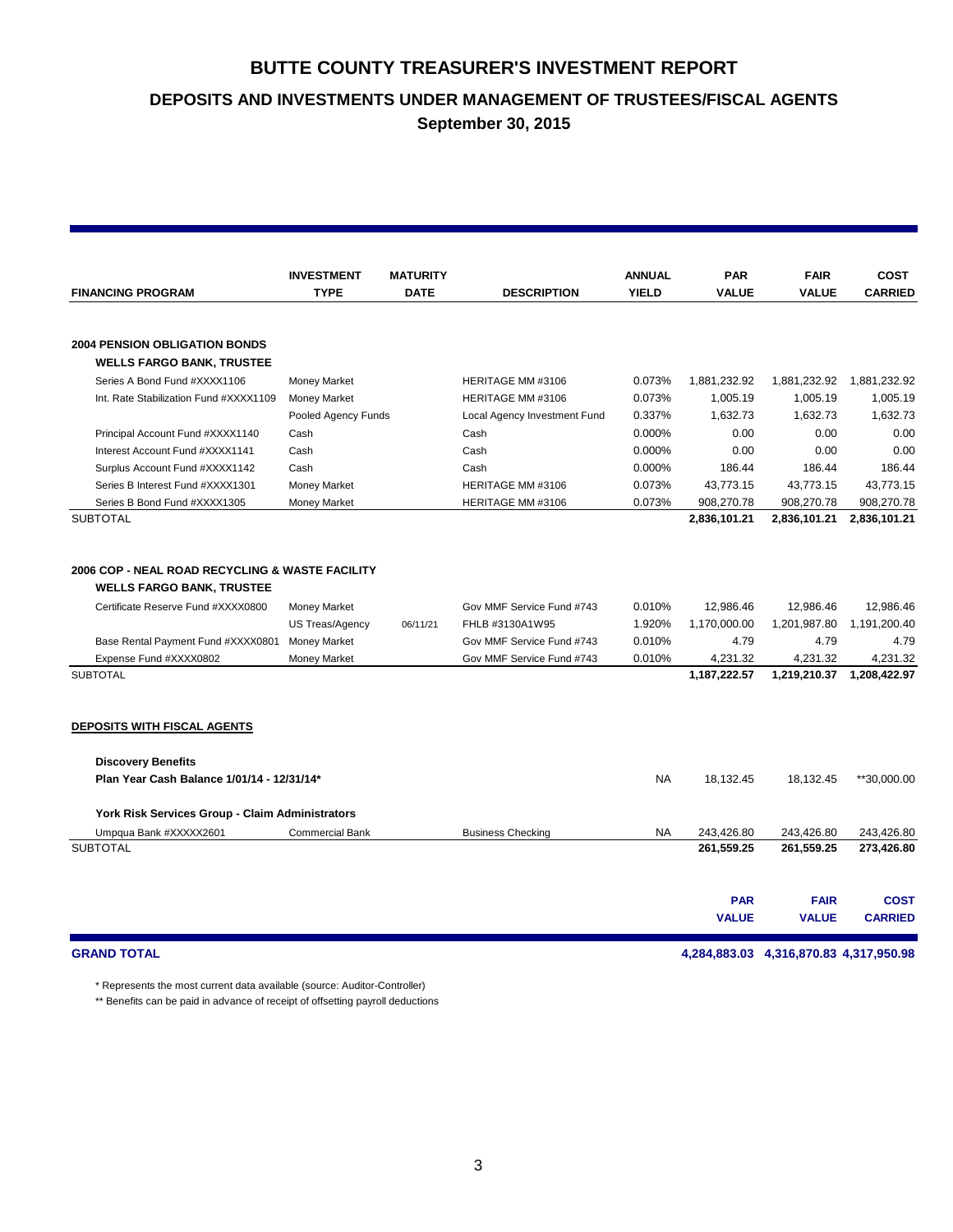**ACTIVELY MANAGED PORTFOLIO "AT-A-GLANCE"**

**September 30, 2015**





**\*\* This chart does not include deposits from TRAN, Bond Proceeds, or Investments under Management of Trustees.**

 **It is intended to demonstrate cash flow trends and establish a baseline for the portfolio, enabling medium term investments.**